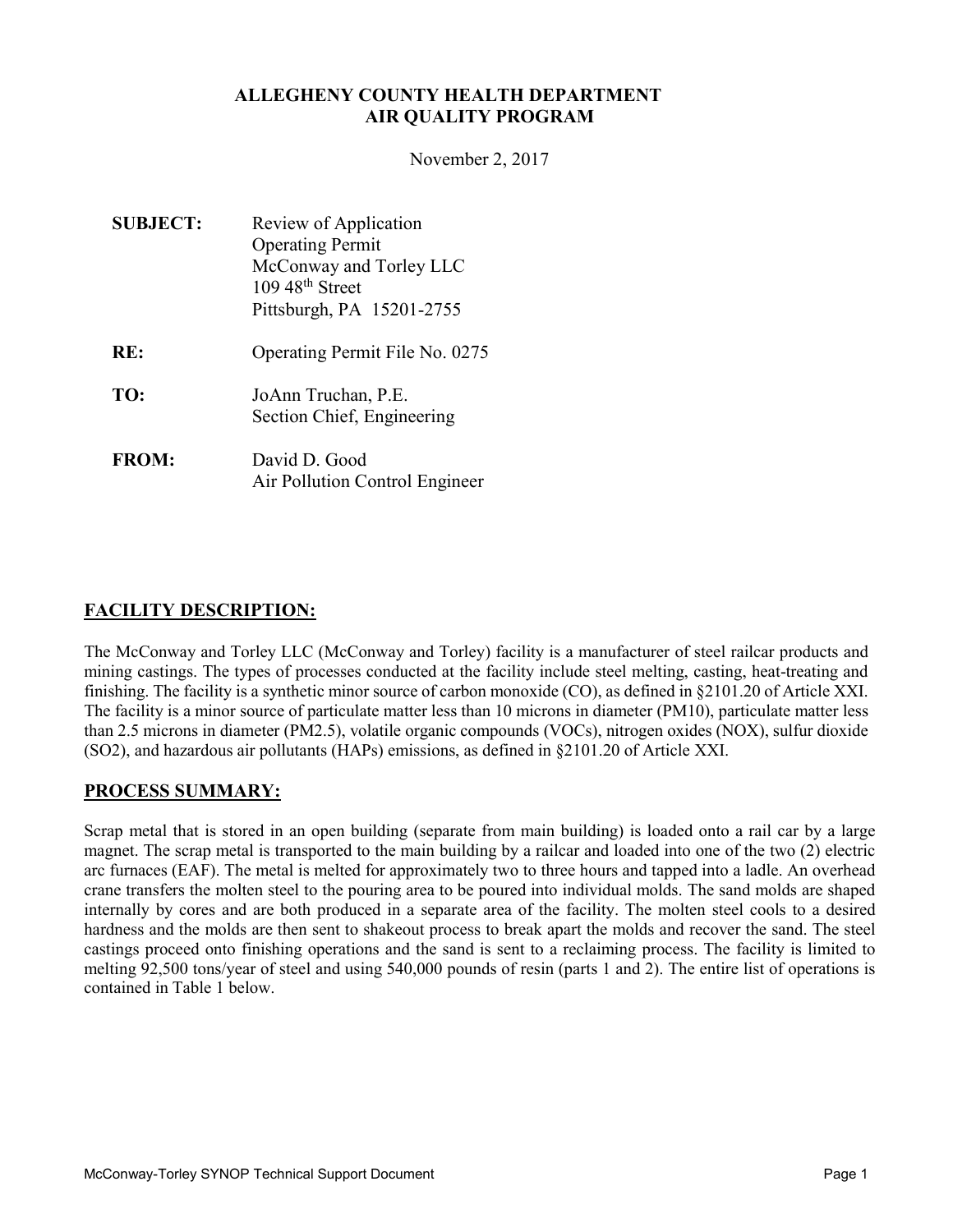| I.D.                                        | <b>SOURCE</b><br><b>DESCRIPTION</b>            | <b>CONTROL</b><br><b>DEVICE(S)</b> | <b>MAXIMUM</b><br><b>CAPACITY</b>        | <b>FUEL/RAW</b><br><b>MATERIAL</b>                              | <b>STACK</b><br>I.D. |
|---------------------------------------------|------------------------------------------------|------------------------------------|------------------------------------------|-----------------------------------------------------------------|----------------------|
| P001 - Steel<br>Making                      |                                                |                                    |                                          |                                                                 |                      |
| $P001-1$                                    | Charge Handling                                | None                               | 22 tons/heat                             | Scrap Metal                                                     | N/A                  |
| P001-2A/B                                   | Ladle Pre-Heaters (2)                          | None                               | 3.5 MMBtu/hr                             | Natural Gas                                                     | N/A                  |
| P001-3A/B                                   | Stopper Rod Tables (2)                         | None                               | 0.2 MMBtu/hr                             | Natural Gas                                                     | N/A                  |
| P001-4                                      | Lance Table                                    | None                               | 0.2 MMBtu/hr                             | Natural Gas                                                     | N/A                  |
| P001-5                                      | EAF #1 Furnace                                 | Baghouse No. 11                    | 22 tons/heat                             | Scrap metal,<br>internal recycle,<br>alloys, other<br>additives |                      |
| P001-6                                      | EAF #2 Furnace                                 | Baghouse Nos. 9<br>& 10            | 22 tons/heat                             | Scrap metal,<br>internal recycle,<br>alloys, other<br>additives |                      |
| $P002$ - Core<br>Making                     |                                                |                                    |                                          |                                                                 |                      |
| $P002-1$                                    | Core Room Sand<br>Handling and Silos           | <b>Bin Vent</b>                    | $27,000$ tons/yr of<br>sand              | Sand                                                            |                      |
| P002-2                                      | <b>OB2 Core Room Sand</b><br>Handling and Silo | Baghouse                           | 5.76 tons/hr of<br>sand                  | Sand                                                            |                      |
| P002-4                                      | H-80 Core Machines                             | None                               | 5.76 tons/hr of<br>sand                  | Sand, Resin                                                     | N/A                  |
| P002-5                                      | A-12 Core Machines                             | None                               | 5.76 tons/hr of<br>sand                  | Sand, Resin                                                     | N/A                  |
| P002-6                                      | <b>OB2</b> Core Machine                        | None                               | 5.76 tons/hr of<br>sand                  | Sand, Resin                                                     | N/A                  |
| P002-7                                      | Alcohol Wash<br>Operations                     | None                               | 9,537 lb/yr core<br>wash                 | Isopropanol                                                     | N/A                  |
| P002-8A                                     | <b>Existing Wisconsin Core</b><br>Oven         | None                               | 1.6 MMBtu/hr<br>$27,000$ tons/yr<br>sand | Natural Gas                                                     | N/A                  |
| P002-8B                                     | IP # 9 Wisconsin Core<br>Oven                  | None                               | 1.8 MMBtu/hr<br>$27,000$ tons/yr<br>sand | Natural Gas                                                     | N/A                  |
| P002-9                                      | Loramendi Machines (2)                         | Dakota Scrubber<br>DI-54           |                                          | Sand, Resin                                                     | N/A                  |
| P002-10                                     | Laempe Machine                                 | Dakota Scrubber<br><b>DES-68</b>   |                                          | Sand, Resin                                                     | N/A                  |
| P002-11                                     | Core Release                                   |                                    |                                          |                                                                 |                      |
| P003- Sand<br>Handling<br><b>Operations</b> |                                                |                                    |                                          |                                                                 |                      |
| $P003-1$                                    | Sand Handling and<br>Preparation               | Baghouse No. 12                    | N/A                                      | Sand                                                            |                      |

# Table 1: Facility Process Summary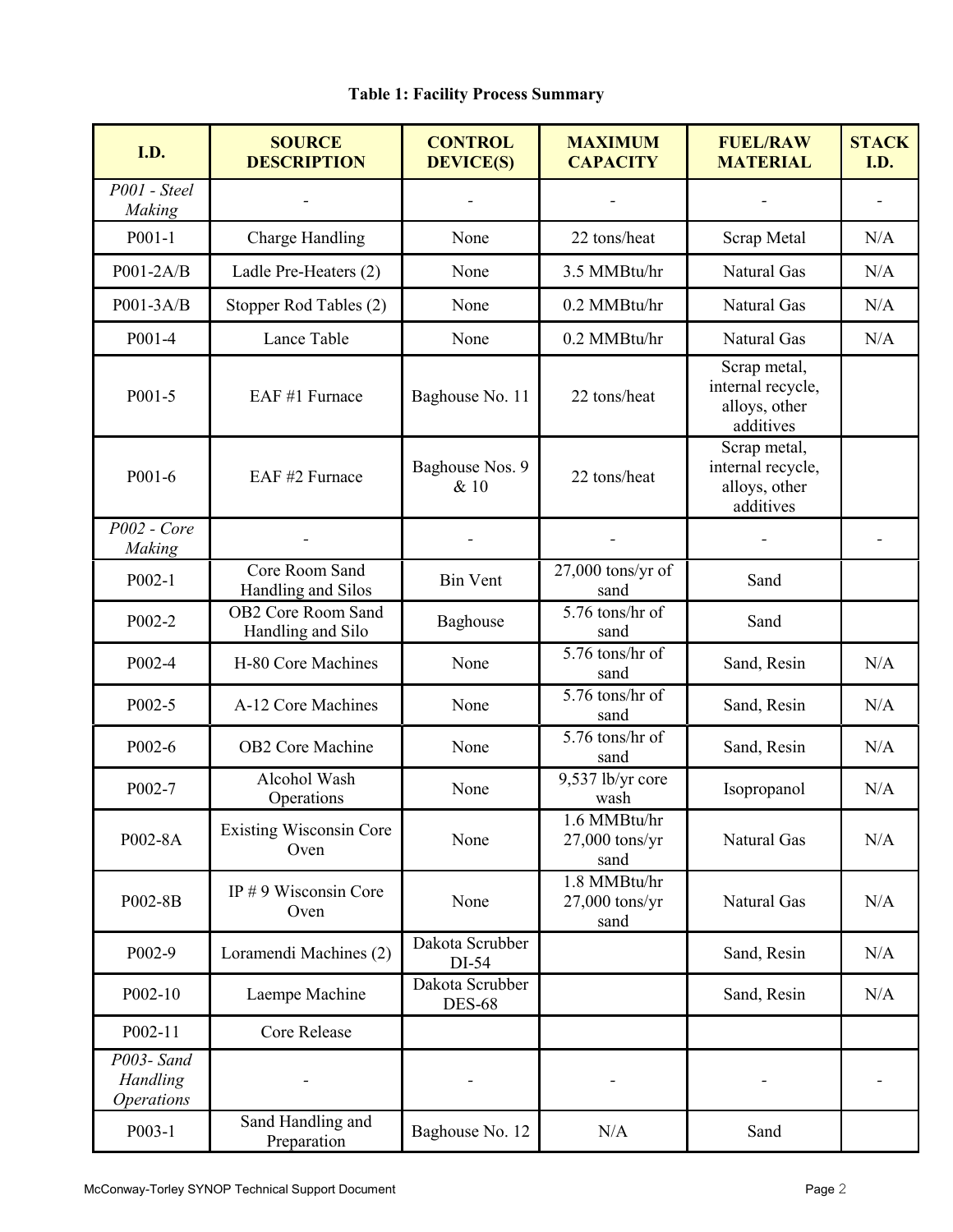| I.D.                                            | <b>SOURCE</b><br><b>DESCRIPTION</b>            | <b>CONTROL</b><br><b>DEVICE(S)</b> | <b>MAXIMUM</b><br><b>CAPACITY</b>                    | <b>FUEL/RAW</b><br><b>MATERIAL</b> | <b>STACK</b><br>I.D.             |
|-------------------------------------------------|------------------------------------------------|------------------------------------|------------------------------------------------------|------------------------------------|----------------------------------|
| P003-2                                          | <b>Casting Shakeout</b>                        | Baghouse No. 12                    | N/A                                                  | Sand                               |                                  |
| P003-3                                          | <b>Sand Reclamation</b>                        | Baghouse No. 12                    | N/A                                                  | Sand                               |                                  |
| P003-4                                          | <b>Mold Making Systems</b>                     | Baghouse No. 12                    | N/A                                                  | Sand                               |                                  |
| P003-4                                          | Sand Reclamation -<br>Cooler/Classifier        | Baghouse No. 12                    | N/A                                                  | Sand                               |                                  |
| P003-5                                          | Sand Silos                                     | <b>Bin Vent</b><br>Collector       | Two 15-ton silos;<br>5,000 ft <sup>3</sup> Dust Silo | Sand                               |                                  |
| P003-6                                          | <b>Bentonite Storage</b>                       | <b>Bin Vent</b><br>Collector       |                                                      | Sand                               |                                  |
| P003-7                                          | Sand Reclamation-<br>Vibra-Mill                | Baghouse No. 12                    | N/A                                                  | Sand                               |                                  |
| P003-7                                          | Sand Reclamation -<br><b>Rotary Reclaimers</b> | Baghouse No. 12                    | N/A                                                  | Sand                               |                                  |
| P003-8                                          | Sand Lifter                                    | None                               | 300 SCFM                                             | Processed Sand                     | N/A                              |
| P003-9                                          | Mold Release                                   | None                               |                                                      |                                    | All $6$<br><b>BH</b><br>exhausts |
| $P004 -$<br>Casting<br><i><b>Operations</b></i> |                                                |                                    |                                                      |                                    |                                  |
| P004-1                                          | Mold Pouring                                   | None                               | 22 tons/heat                                         | Molten Steel                       | All 6<br><b>BH</b><br>exhausts   |
| P004-2                                          | <b>Casting Cooling</b>                         | None                               | 22 tons/heat                                         | Molten Steel                       | All $6$<br><b>BH</b><br>exhausts |
| $P005 - Pre-$<br>finishing<br><b>Operations</b> |                                                |                                    |                                                      |                                    |                                  |
| P005-1                                          | Gas Torch Burning                              | None                               | 0.5 MMBtu/hr                                         | Natural Gas                        | N/A                              |
| P005-2                                          | Air Arc Welding Tables                         | Baghouse No. 6                     | $64,750$ tons/yr                                     | Steel, Welding Rod                 | N/A                              |
| P005-3A/B                                       | <b>Shot Blast Units</b>                        | Baghouse No. 2                     | 64,750 tons/yr                                       | Steel                              |                                  |
| P005-4                                          | <b>Spinner Hanger Blast</b><br>Units           | Baghouse No. 2                     | 64.750 tons/yr                                       | Steel                              |                                  |
| $P006 -$<br>Finishing<br><b>Operations</b>      |                                                |                                    |                                                      |                                    |                                  |
| P006-1                                          | Robotic Knuckle<br>Machines                    | Dust Collector                     | 64,750 tons/yr                                       | Steel                              |                                  |
| P006-2                                          | <b>Hand Grinding Stations</b>                  | None                               | 64,750 tons/yr                                       | Steel                              |                                  |
| $P007 - Heat$<br>Treating<br><b>Operations</b>  |                                                |                                    |                                                      |                                    |                                  |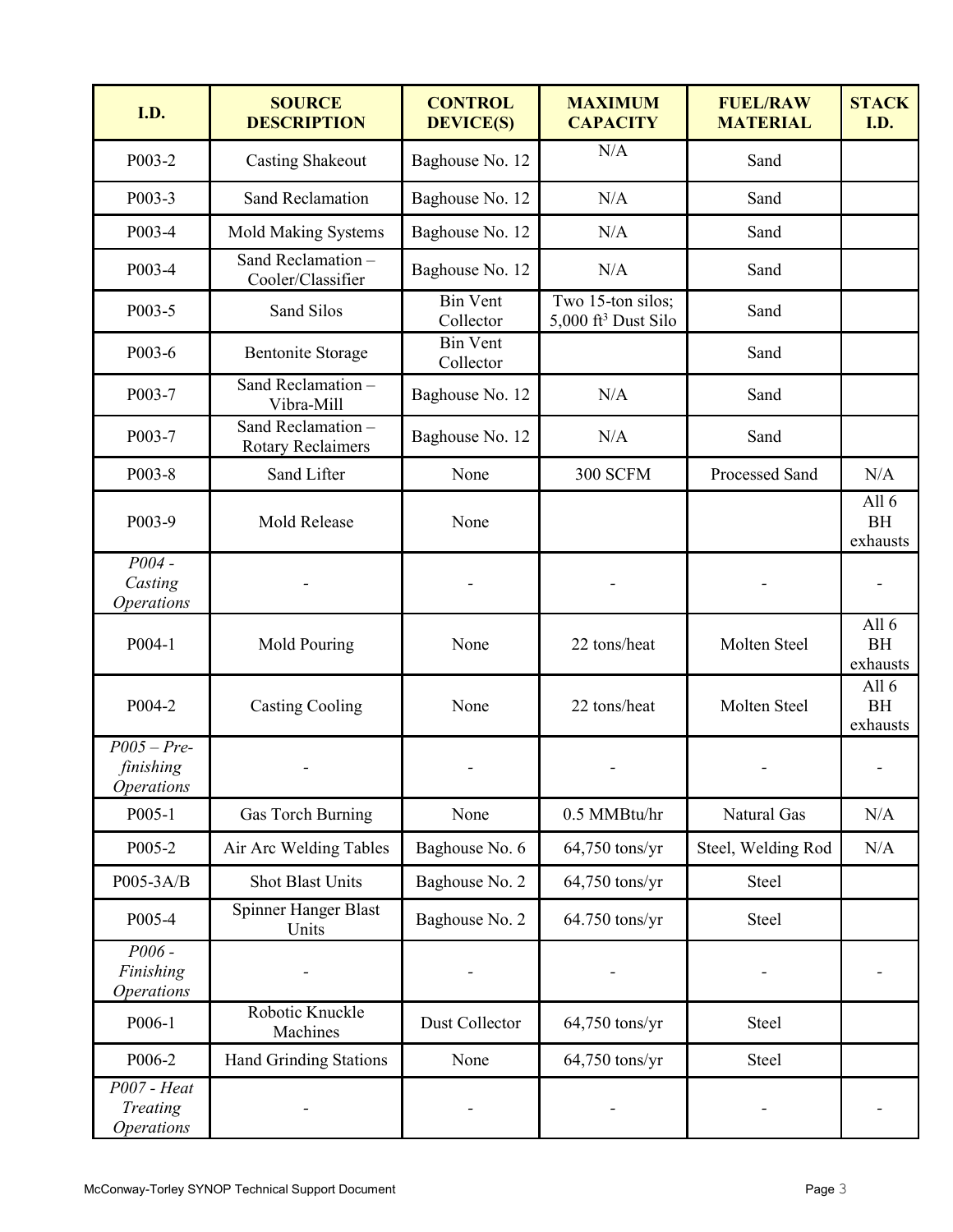| I.D.                 | <b>SOURCE</b><br><b>DESCRIPTION</b> | <b>CONTROL</b><br><b>DEVICE(S)</b> | <b>MAXIMUM</b><br><b>CAPACITY</b>  | <b>FUEL/RAW</b><br><b>MATERIAL</b> | <b>STACK</b><br>I.D. |
|----------------------|-------------------------------------|------------------------------------|------------------------------------|------------------------------------|----------------------|
| $P007-1$             | <b>Heat Treating Furnaces</b>       | None                               | 10 Units at 6.0<br>MMBtu/hr (each) | Natural Gas                        | N/A                  |
| <i>Miscellaneous</i> |                                     |                                    |                                    |                                    |                      |
| <b>B001</b>          | Space Heaters and<br>Furnaces       | None                               | 10 MMBtu/hr<br>(total)             | <b>Natural Gas</b>                 | N/A                  |
| <b>B002</b>          | In-Building Equipment<br>(propane)  |                                    |                                    |                                    |                      |
| <b>B003</b>          | In-Building Equipment<br>(fuel oil) |                                    |                                    |                                    |                      |
| D <sub>001</sub>     | On-Site Diesel Fuel Tank            | None                               | 66,000 Gallons/yr                  | Diesel Fuel                        | N/A                  |
| F <sub>001</sub>     | <b>On-Site Vehicles</b>             | None                               | 35 Vehicles/yr                     | N/A                                | N/A                  |
| F <sub>002</sub>     | In-Building Vehicle<br>Traffic      |                                    |                                    |                                    |                      |
| D001                 | Fuel Oil Tank                       | None                               | 500 Gallons                        | Fuel Oil                           |                      |
| <b>EX001</b>         | Sand Silos (2)                      | <b>Bin Vent</b><br>Collectors      |                                    | Sand                               | N/A                  |
| <b>EX004</b>         | Closed Loop Cooling<br>Towers       | None                               |                                    |                                    |                      |

# CHANGES TO SYNTHETIC MINOR SOURCE THROUGHPUT LIMITS:

McConway and Torley has historically been considered either a natural minor or synthetic minor source of PM-10 emissions. During the last 8 years, the following events and submissions have occurred:

- 1. Operating Permit Application was submitted to Department listing maximum production potential of 116,800 tons/year of steel (2008). An installation permit issued in 2007 stated the maximum production potential was 65,700 tons/year of steel.
- 2. Installation Permit Application (IP7) to reactivate an old EAF was received in 2008 with a maximum production potential of 116,800 tons/year of steel.
- 3. Coupled with the above installation, the potential production was reduced to 92,500 tons/yr of steel to remain a synthetic minor of PM10.
- 4. IP7 was issued on 1/21/2011. The facility was now permitted for two (2) EAFs with a combined production limit of 92,500 ton/yr steel.
- 5. A stack test on EAF 2 (IP7) was performed in July 2012. The facility exceeded numerous parameters including, but not limited to, PM10 (filterable + condensable), baghouse performance efficiency, CO  $\&$ VOC.
- 6. The facility performed diagnostic testing and re-tested the baghouse on 2/1/2013. There were again test results that were higher than expected, but the results showed improvement from the previous stack test. New emission limits were proposed for PM10, CO  $&$  VOC that would keep the facility below major source levels at the 92,500 ton/yr production limit.
- 7. Installation Permit Application (IP8) was submitted to update EAF 1 with new capture hoods and a baghouse similar in function to IP7. IP8 was issued on 8/22/2013.
- 8. IP 9 application was received on 3/7/2013 for new core-making units. The overall core-making production was to remain the same. IP 9 was issued on 11/26/2013.
- 9. A draft permit was put out to public comment in March of 2015 assuming no building control for PM-10, no estimates for carbon monoxide for pouring/cooling/shakeout, and conservative estimates for hazardous air pollutants such as benzene based on mass balances and laboratory experiments.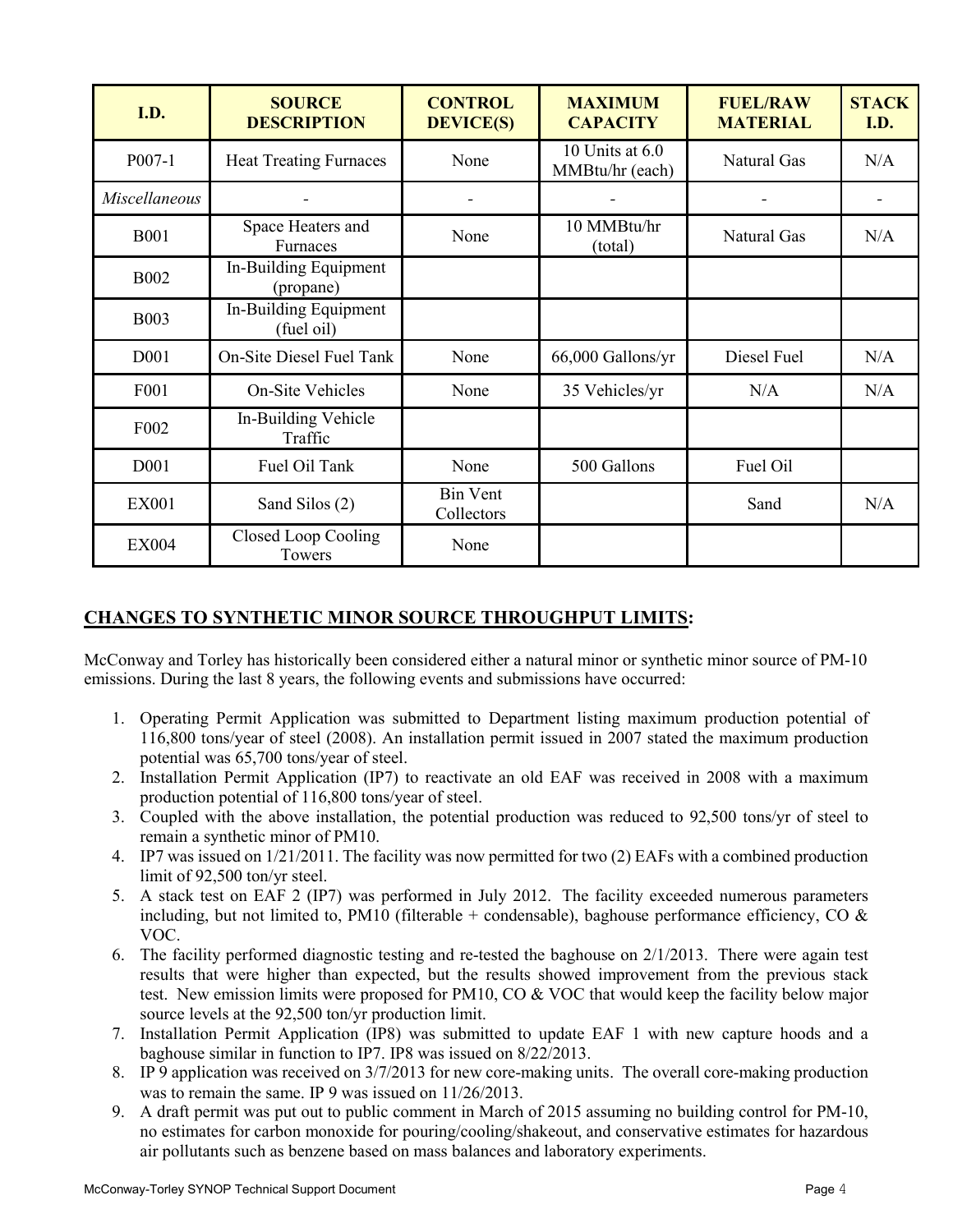- 10. The facility demonstrated successful EPA Method 204 testing in May of 2015, showing that the main foundry building is under constant negative pressure and that all of the emissions occurring within that building are being routed to one of the seven baghouses. This created the following:
	- 1. There are no fugitive emissions exiting the facility as long as all seven baghouses are operating.
	- 2. Emissions that are not directly captured by a control device, such as pouring, cooling and sandhandling are now captured by one of the seven baghouses. It is also now possible to measure and quantify all of the previously estimated or unknown emissions such as carbon monoxide and benzene.
	- 3. PM-10 emission estimates are now significantly lower since they are only exiting the facility via one of the baghouses and, in turn, are being controlled to a level of 99-99.9% less than uncontrolled.
- 11. Because it was now possible to quantify the previously unknown emissions such as facility-wide carbon monoxide and benzene, the Department and  $M&T$  worked together to develop a testing program to measure the emissions of all seven baghouses while the foundry was operating at or near full capacity. The emission factors developed from the testing would be use to quantify unknown gaseous emissions and set production limits for the facility to remain a synthetic minor source of all pollutants.
- 12. IP 11 was issued on February 29, 2016 to install new Ladle Preheaters.
- 13. IP 13 was issued on February 29, 2016 to replace Baghouse Nos. 5 and 8 with a new Baghouse, No. 12. Additionally, new sand reclaimers and storage units were installed. After the installation of the new baghouse, the facility now has 6 total baghouses that exhaust from the main foundry building.
- 14. The facility performed a facility-wide test on all seven (at the time) baghouses for nitrogen oxides, carbon monoxide, volatile and semi-volatile organic compound emissions on November 10 and 11, 2016. The results were submitted to the Department on December 28, 2016.

#### Fugitive Emissions Control Estimate Changes

The Department has historically allowed fugitive emissions released inside of a building to have a certain level of control ascribed to them for purposes of emissions inventory and permitting. Upon review of this procedure, it was found to have no technical basis to reference and was incongruent with policies and procedures of other air agencies, including, but not limited to, the PADEP, Ohio EPA and Oregon DEQ. The Department no longer allows for the use of buildings as a control device for particulate matter in Allegheny County unless the reduction is physically measurable.

McConway and Torley has demonstrated that the main foundry building is under constant negative pressure while the baghouses are in operation. Because these (now) 6 baghouses are the only exit points for airflow, there are no fugitive emissions from inside of the foundry building. All of the emissions, particulate and gaseous, are captured by one of the six baghouses. The fugitive emissions estimates, which made up a majority of the particulate emissions in previous emissions estimates, have since been eliminated and the potential PM-10 emissions do no encroach upon major source (100 tpy) limits.

#### Pouring and Cooling Emissions Estimate Changes

The particulate and gaseous emissions from pouring and cooling previously represented the biggest unknown quantities from the facility in the past. As stated above, the fugitive particulate emissions are now believed to be captured by one of the six baghouses before ultimately exiting the facility. The gaseous (carbon monoxide, benzene, etc.) emissions can now be directly measured by taking the sum of the emissions from all of six baghouse exhausts. The emissions were directly measured on November  $10<sup>th</sup>$  and  $11<sup>th</sup>$ , 2016. The results of those tests were used to set the emissions and production limits for the facility.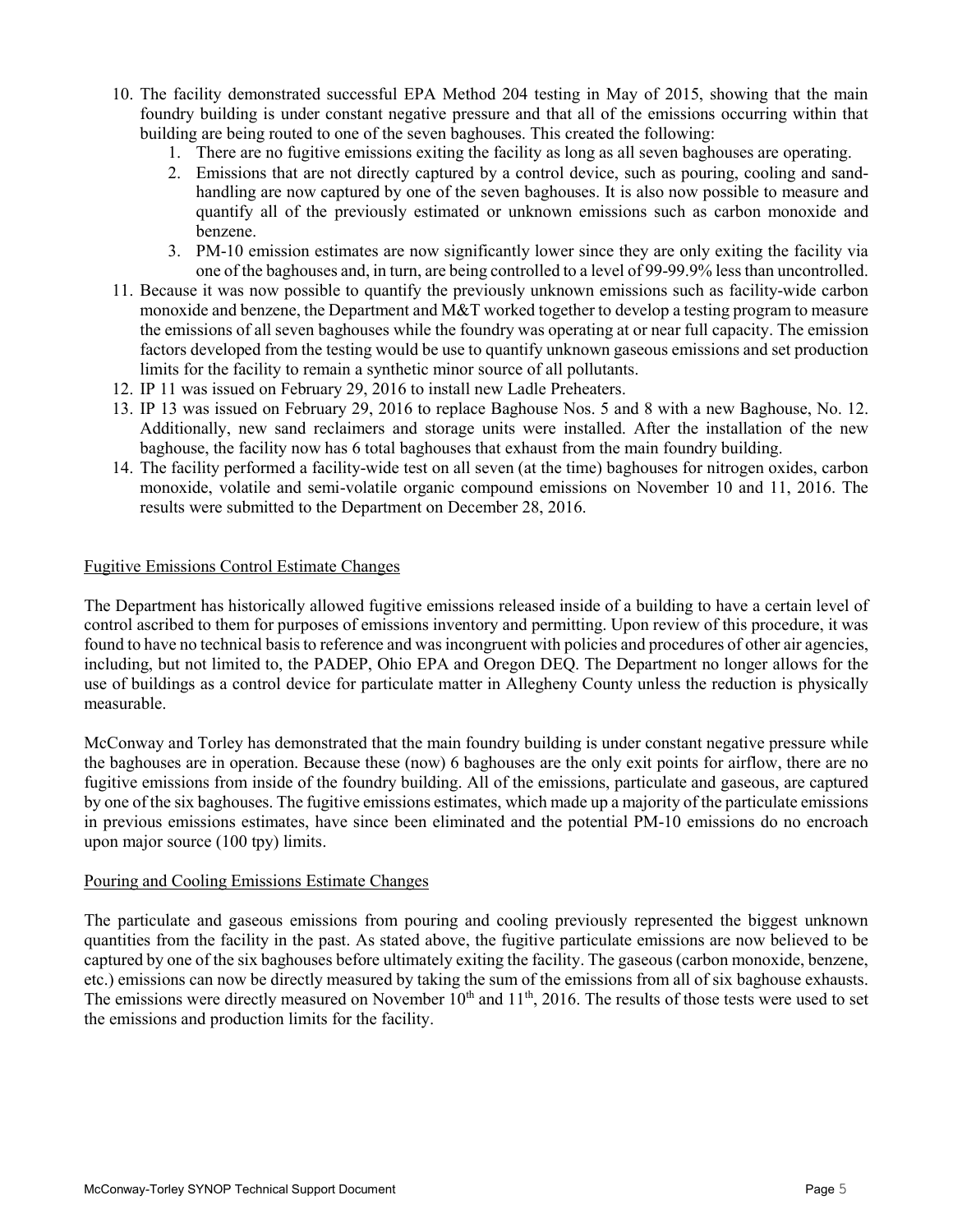# Carbon Monoxide Emissions Estimate Changes

The CO emissions have been measured and quantified from every baghouse at the facility. See above.

### Benzene and other HAPs Emissions Reductions

The benzene emissions have been measured and quantified from every baghouse at the facility. The maximum potential benzene emissions have been reduced from 9.67 tons/yr to 1.21 tons/yr. The testing also showed significantly lower levels of phenol and naphthalene than what were previously estimated.

### VOC Emissions Reductions

The VOC emissions have been measured and quantified from every baghouse at the facility. The maximum potential VOC emissions are 7.94 tons/yr, which are significantly lower that previous estimates of 34 tons/yr. The VOC emission limits do not include methane, ethane or acetone, which are each not considered a VOC by the EPA.

### ACHD Emissions Estimates of PM10

The elimination of fugitive emissions (see above) allows the Department to estimate the emissions by direct measurement from the baghouses instead of using emission factors such as AP-42, which was previously done for many of the sources at M&T.

# EMISSION CALCULATIONS:

# EAF:

### Particulate Emissions

The BACT filterable PM (FPM) limit of 0.0022 gr/dscf was voluntarily reduced to 0.0012 gr/dscf by M&T and was used to calculate potential PM, which is more restrictive than the PM limits found in §63.10895(c). Results from July 2012 and February 2013 stack tests on EAF #2 were used in conjunction with the BACT FPM limit to derive the potential filterable and condensable PM10 and PM2.5 and also Metal HAPs. The PM10 and PM2.5 emission limits take into account the uncertainty in the condensable emissions which varied between the two tests by 300% (see attached).

### Gaseous Emissions

Please refer to the attached spreadsheet for detailed emissions calculations. Because the foundry building is under negative pressure and there are several emissions sources that are not directly captured (vent internally), the EAF baghouse hoods collect gaseous emissions from a variety of sources. Results from the facility-wide testing in November 2016 were used to derive the facility-wide emission limits for  $CO$ ,  $NO<sub>X</sub>$  and  $VOC$ . The  $CO$ ,  $NO<sub>X</sub>$  and VOC emission factors were taken to be 125% of the stack test results for each baghouse to account for uncertainty and an additional 15% added on to account for emissions migration between baghouses (see spreadsheet).

|                  |                  | <b>Emission</b> |                       |                               |
|------------------|------------------|-----------------|-----------------------|-------------------------------|
| <b>POLLUTANT</b> | <b>Process</b>   | Factor          | <b>Units</b>          | Reference                     |
| PM               | EAFs             | 0.0012          | Gr./DSCF              | <b>BACT</b>                   |
| <b>PM</b>        | EAF #1           | 0.120           | Lbs/ton-metal charged | <b>BACT</b>                   |
| <b>PM</b>        | EAF #2           | 0.10            | Lbs/ton-metal charged | §63.10895(c)(2)               |
| $PM-10$          | EAFs             | 0.30            | Lbs/ton-metal charged | ACHD, Stack Test (7/12, 2/13) |
| $PM-2.5$         | EAFs             | 0.30            | Lbs/ton-metal charged | ACHD, Stack Test (7/12, 2/13) |
| SO <sub>2</sub>  | EAFs             | 0.430           | Lbs/ton-metal charged | ACHD, IP7 & IP8               |
|                  |                  |                 |                       | <b>ACHD, Stack Test</b>       |
| NO <sub>X</sub>  | EAF <sub>1</sub> | 0.60            | Lb/ton-metal charged  | $(11/16 + 25\%, +15\%)$       |

### Table 2: EAF Baghouse Emissions Summary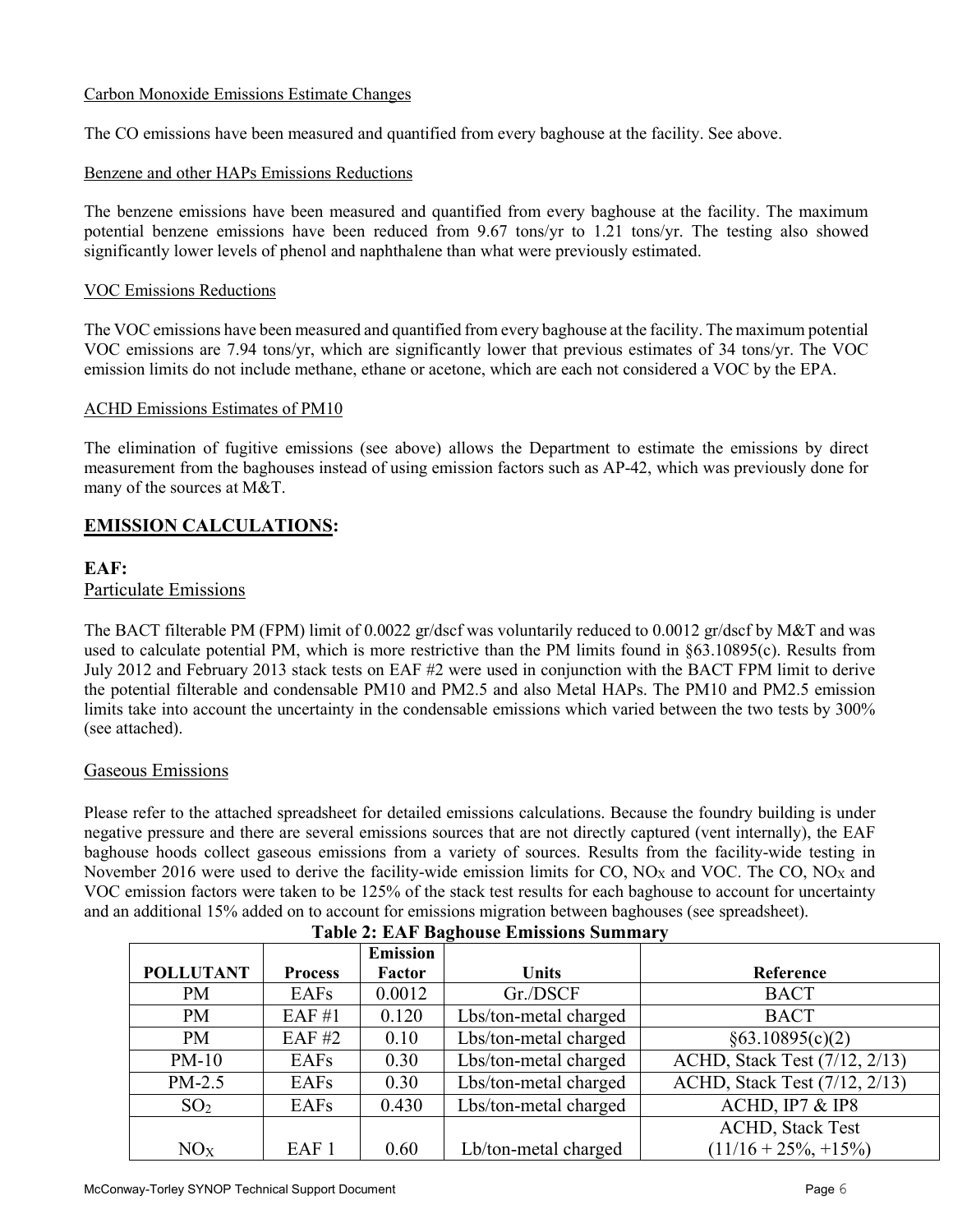|                 |                  |        |                       | <b>ACHD, Stack Test</b>         |
|-----------------|------------------|--------|-----------------------|---------------------------------|
| NO <sub>X</sub> | EAF <sub>2</sub> | 0.48   | Lb/ton-metal charged  | $(11/16 + 25\%, +15\%)$         |
|                 | All $6$          |        | Facility-wide limit   | <b>ACHD, Stack Test</b>         |
| NOx             | baghouses        | 0.98   | (lbs/ton-metal)       | $(11/16 + 25\%)$                |
|                 |                  |        |                       | <b>ACHD, Stack Test</b>         |
| CO              | EAF <sub>1</sub> | 0.89   | Lb/ton-metal charged  | $(11/16 + 25\%, +15\%)$         |
|                 |                  |        |                       | <b>ACHD, Stack Test</b>         |
| CO              | EAF <sub>2</sub> | 0.58   | Lb/ton-metal charged  | $(11/16 + 25\%, +15\%)$         |
|                 | All $6$          |        | Facility-wide limit   | <b>ACHD, Stack Test</b>         |
| CO              | baghouses        | 2.08   | (lbs/ton-metal)       | $(11/16 + 25\%)$                |
|                 |                  |        |                       | <b>ACHD, Stack Test</b>         |
| <b>VOC</b>      | EAF <sub>1</sub> | 0.05   | Lb/ton-metal charged  | $(11/16 + 25\%, +15\%)$         |
|                 |                  |        |                       | <b>ACHD, Stack Test</b>         |
| <b>VOC</b>      | EAF <sub>2</sub> | 0.01   | Lb/ton-metal charged  | $(11/16 + 25\%, +15\%)$         |
|                 | All $6$          |        | Facility-wide limit   | <b>ACHD, Stack Test</b>         |
| <b>VOC</b>      | baghouses        | 0.17   | (lbs/ton-metal)       | $(11/16 + 25\%)$                |
|                 |                  |        |                       | ACHD, Stack Test (7/12, MHAP/PM |
| Metal $HAPs(*)$ | EAFs             | 0.0035 | Lbs/ton-metal charged | ratio $+15\%$                   |

(\*) Metal HAPs such as Arsenic, Cadmium, Chromium, Cobalt, Lead, Manganese & Nickel

# Sand and Bentonite Operations:

#### **Storage**

Sand is stored in two (2) 200 ton sand silos that are each controlled by a bin vent dust collector for particulate emissions. Four (4) 25 ton sand silo surge bins are also each controlled by a bin vent dust collector. There is one (1) 200 ton bentonite storage and feed system also controlled by a bin vent dust collector. See the attached emissions spreadsheet for detailed calculations for each process.

### Table 4: Sand Storage Emission Factors

|            |           | Process         | Emission | Units   | <b>Building Control</b> | Reference   |
|------------|-----------|-----------------|----------|---------|-------------------------|-------------|
|            |           |                 | Factor   |         |                         |             |
| PM.        | $PM_{10}$ | Sand Storage    | 0.02     | gr/ACFM | None                    | <b>BACT</b> |
| $PM_{2.5}$ |           | <b>Bin Vent</b> |          |         |                         |             |

PM, PM10, PM2.5 =  $[(2 \times 0.02 \text{ gr/ACFM}) \times 190 \text{ ACFM} \times 60 \text{ min/hr} \times 8760 \text{ hr/yr} \times 7000 \text{ gr/lb}]$  = 1,129 lb/yr =  $0.565$  ton/yr =  $0.13$  lb/hr

Sand surge silos:

| Table 5: Sand Surge Emission Factors |            |          |         |                 |             |  |
|--------------------------------------|------------|----------|---------|-----------------|-------------|--|
|                                      | Process    | Emission | Units   | <b>Building</b> | Reference   |  |
|                                      |            | Factor   |         | Control         |             |  |
| $PM, PM_{10}, PM_{2.5}$              | Sand Surge | 0.02     | gr/ACFM | None            | <b>BACT</b> |  |
|                                      | Bin Vent   |          |         |                 |             |  |

# Table 5: Sand Surge Emission Factors

PM, PM10, PM2.5 =  $[(7 \times 0.02 \text{ gr/ACFM}) \times 376 \text{ ACFM} \times 60 \text{ min/hr} \times 8760 \text{ hr/yr} \times 7000 \text{ gr/lb} \times (1-\text{F/pc})]$  $(0.00)$ ] = 1.997 lb/yr = 0.999 ton/yr = 0.23 lb/hr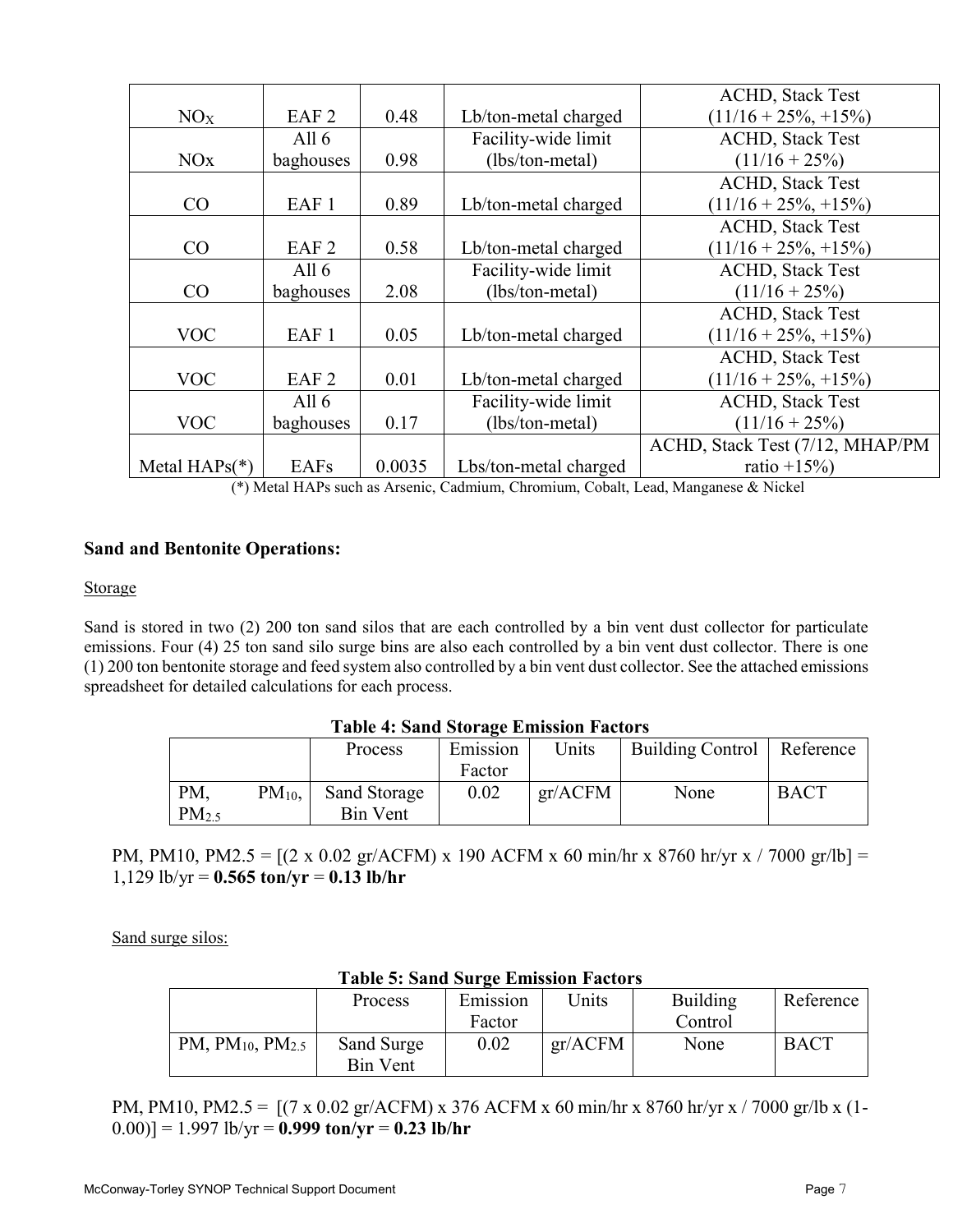# Bentonite Storage silo:

| Table 6: Bentonite Storage Emission Factors |                          |          |         |                 |             |  |
|---------------------------------------------|--------------------------|----------|---------|-----------------|-------------|--|
|                                             | <b>Process</b>           | Emission | Jnits   | <b>Building</b> | Reference   |  |
|                                             |                          | Factor   |         | Control         |             |  |
| PM, $PM_{10}$ , $PM_{2.5}$                  | <b>Bentonite Storage</b> | 0.02     | gr/ACFM | None            | <b>BACT</b> |  |
|                                             | Bin Vent                 |          |         |                 |             |  |

# Table 6: Bentonite Storage Emission Factors

# PM, PM10, PM2.5 =  $[(0.02 \text{ gr/ACFM}) \times 190 \text{ ACFM} \times 60 \text{ min/hr} \times 8760 \text{ hr/yr} \times 7000 \text{ gr/lb}] = 565$  $lb/yr = 0.28$  ton/yr = 0.06 lb/hr

# Sand Handling

To make the molds, the sand is loaded from a large hopper into a smaller hopper in order to be poured into the core boxes. As the sand is being poured, the resin mix ingredients are blended into the sand from two separate drums in the appropriate proportions. The sand handling particulate emissions are controlled by Baghouse No. 12, which also serves as the control device for casting shakeout (see emissions calculations in Baghouse No. 12 section below). See the attached emissions spreadsheet for detailed calculations for each process.

# Mold Making

Molds are forms used to shape the exterior of castings and are prepared from wet sand, clay and additives. The emissions are captured and controlled by Baghouse No. 12 See below for particulate emissions calculations and the attached emissions spreadsheet for detailed calculations for each process.

### Shakeout

Solidified metal components are removed from their mold by the shakeout process. During shakeout, high energy vibration of the molds is performed overtop of metal runners and gates to free the castings from the sand and collect the solids and aerosols formed by the process. The emissions are captured within the unit and controlled by Baghouse No. 12. See emissions calculations in Baghouse No. 12 section below and the attached emissions spreadsheet.

### Sand Reclaim

Used sand from the castings shakeout is recycled and reused in the sand reclaim process. The sand is screened and reused to make new molds. The emissions are captured and within the unit and controlled by baghouse No. 12. See emissions calculations in Baghouse No. 12 section below and detailed emissions calculations in the attached emissions spreadsheet.

### Baghouse No. 12 (sand handling, reclaim and shakeout)

### Particulate Stack Emissions:

The Sand Handling and Preparation, Casting Shakeout, Mold Making, Sand Reclamation and Waste Sand Roll-Off processes and the Intermediate Sand Storage Silos will all be routed to Baghouse No. 12. Baghouse No. 12 is rated at a nominal 180,000 ACFM, which is an increase from the combined ~130,000 ACFM that was measured during stack tests for Baghouse Nos. 5 & 8. The bags for the new baghouse meet BACT requirements (see below) and are guaranteed from the vendor to meet a maximum emission rate of 0.0022 gr/dscf. It is assumed that all (filterable)  $PM = PM10 = PM2.5$ , since the particle size distribution of the exhaust stream will be drastically altered after going through the baghouse.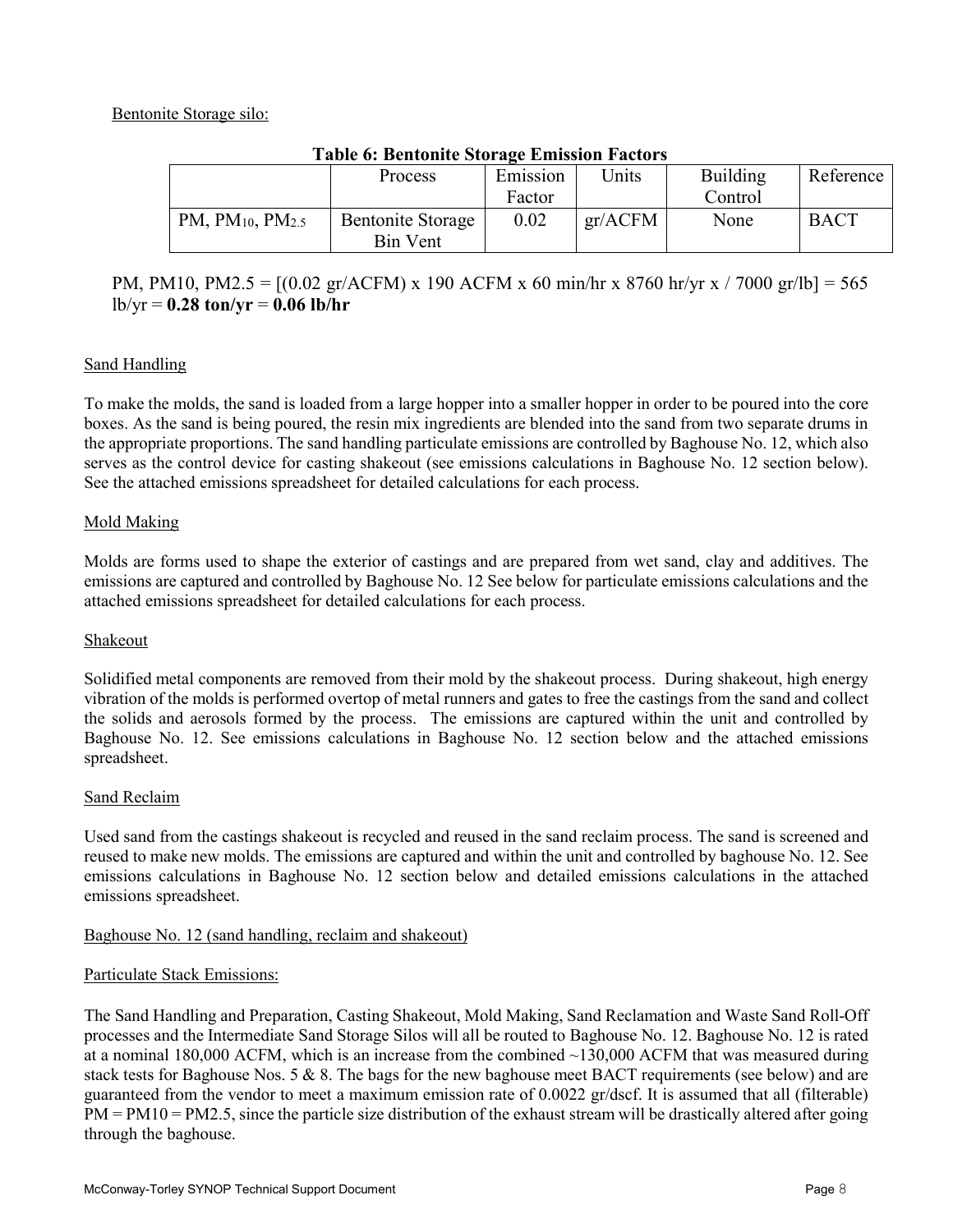### **Filterable PM, PM10, PM2.5** =  $[(0.0022 \text{ gr/ACFM}) \times 180,000 \text{ DSCFM } \times 60 \text{ min/hr } \times 8760 \text{ hr/yr } \times /7000 \text{ gr/lb}]$  $= 29,734$  lb/yr  $= 3.39$  lb/hr  $= 14.87$  ton/yr

# Condensable PM (from 2008 stack tests  $+50\%$ ) = 1.59 lb/hr = 6.96 ton/yr

### Gaseous Stack Emissions:

Please refer to the attached spreadsheet for detailed emissions calculations. Because the foundry building is under negative pressure and there are several emissions sources that are not directly captured (vent internally), the Baghouse No. 12 hoods collect gaseous emissions from a variety of sources other than the processes it directly captures. Results from the facility-wide testing in November 2016 were used to derive the facility-wide emission limits for CO,  $NO<sub>X</sub>$  and VOC. The CO,  $NO<sub>X</sub>$  and VOC emission limits were taken to be 125% of the stack test results and take into account the uncertainty (see attached) The Phenol and Naphthalene limits were derived from the Baghouse No. 12 testing in August 2017.

|                       |                 | <b>Emission</b> |                      |                         |
|-----------------------|-----------------|-----------------|----------------------|-------------------------|
| <b>POLLUTANT</b>      | <b>Process</b>  | Factor          | <b>Units</b>         | Reference               |
| PM, PM-10,            | Baghouse        |                 |                      |                         |
| PM-2.5                | No. 12          | 0.0022          | Gr./DSCF             | <b>BACT</b>             |
| <b>PM</b>             | <b>Baghouse</b> |                 |                      |                         |
| Condensable           | No. 12          | 1.59            | Lb/hr                | ACHD, Stack Test (2008) |
|                       | Baghouse        |                 |                      | <b>ACHD, Stack Test</b> |
| NO <sub>X</sub>       | No. 12          | 0.01            | Lb/ton-metal charged | $(11/16 + 25\%, +15\%)$ |
|                       | All $6$         |                 | Facility-wide limit  | <b>ACHD, Stack Test</b> |
| <b>NO<sub>x</sub></b> | baghouses       | 0.98            | (lbs/ton-metal)      | $(11/16 + 25\%)$        |
|                       | Baghouse        |                 |                      | <b>ACHD, Stack Test</b> |
| CO                    | No. 12          | 0.56            | Lb/ton-metal charged | $(11/16 + 25\%, +15\%)$ |
|                       | All $6$         |                 | Facility-wide limit  | <b>ACHD, Stack Test</b> |
| CO                    | baghouses       | 2.08            | (lbs/ton-metal)      | $(11/16 + 25\%)$        |
|                       | Baghouse        |                 |                      | <b>ACHD, Stack Test</b> |
| <b>VOC</b>            | No. 12          | 0.14            | Lb/ton-metal charged | $(11/16 + 25\%, +15\%)$ |
|                       | All $6$         |                 | Facility-wide limit  | <b>ACHD, Stack Test</b> |
| <b>VOC</b>            | baghouses       | 0.17            | (lbs/ton-metal)      | $(11/16 + 25\%)$        |
|                       | All $6$         |                 | Facility-wide limit  | <b>ACHD, Stack Test</b> |
| Benzene               | baghouses       | 1.21            | (tpy)                | $(11/16 + 25\%)$        |
|                       | All $6$         |                 | Facility-wide limit  | <b>ACHD, Stack Test</b> |
| Phenol                | baghouses       | 2.28            | (tpy)                | $(8/17 + 25\%)$         |
|                       | All $6$         |                 | Facility-wide limit  | <b>ACHD, Stack Test</b> |
| Naphthalene           | baghouses       | 1.59            | (tpy)                | $(8/17 + 25\%)$         |

# Core Making:

Cores are pieces that are placed into casting molds to form internal cavities of the steel castings. The cores are made from chemically bonded sand by mixing sand with a two-part chemical binder system (ISOCURE Parts I and II). A third part, the catalyst (ISOCURE Catalyst), is introduced into the mixed sand to set or cure the core. The cores are baked in core oven. The production limit of the combined core-making units has been set at 27,000 tons/year. The resin and catalyst emission factors are from a 1994 OCMA study that was also used in the Iron and Steel Foundries MACT background document and a 2009 stack test of the existing Dekota Scrubber. The hourly limits were based on the specifications of the new Core-Making Units contained in the Installation Permit application, which were used to calculate the maximum amount of sand that each unit can process on an hourly basis. See the attached emissions spreadsheet for detailed calculations for each process.

1.0 cycle/10 sec x 3600 sec/hr x 32 lb core/cycle x 1.0 ton/2000 lbs = 5.76 tons/hr of sand cores (each unit)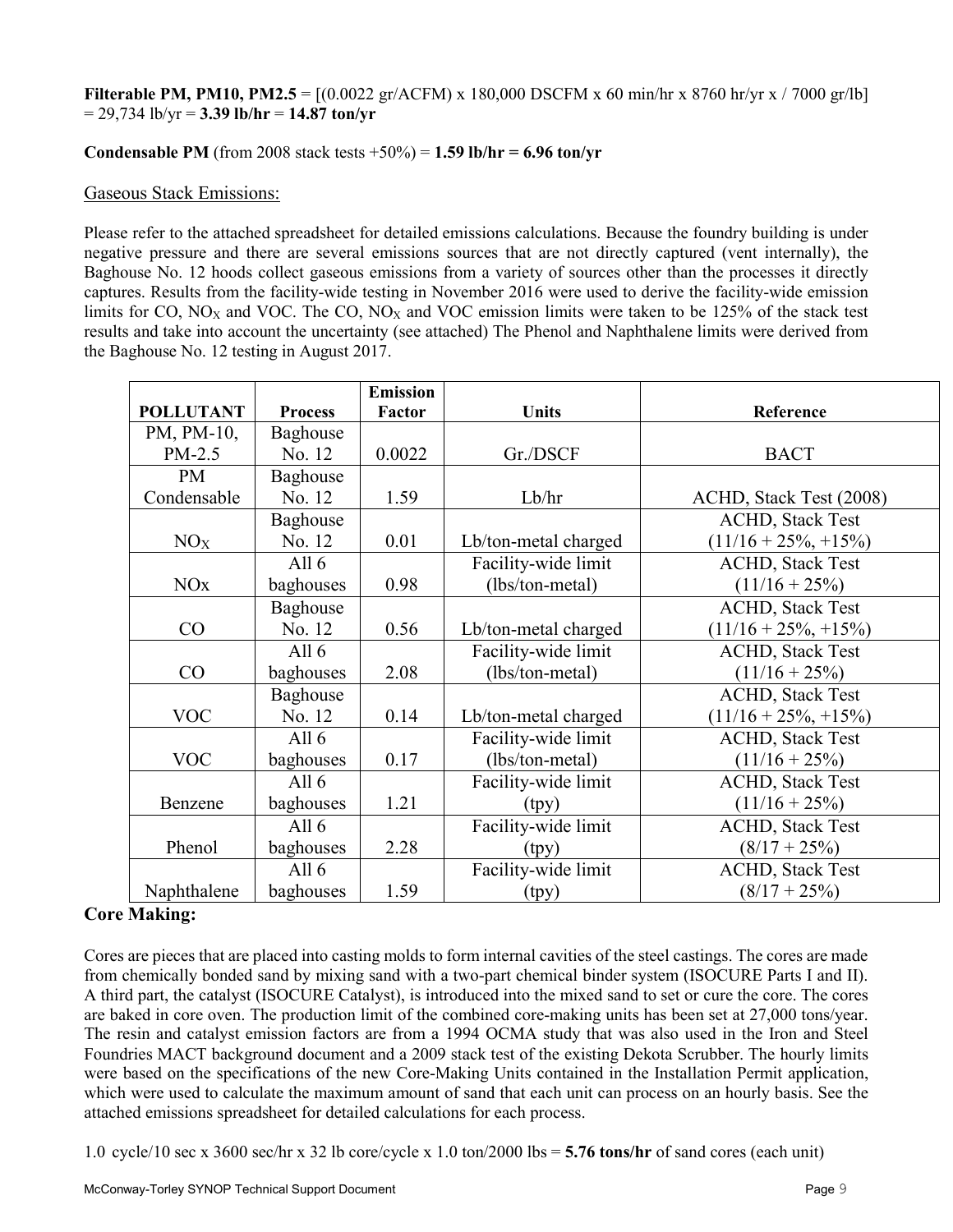|            | Process | Emission | Units      | Reference                 |
|------------|---------|----------|------------|---------------------------|
|            |         | Factor   |            |                           |
| <b>PM</b>  | Core    | 1.1      | Lbs/ton-   | AP-42, Table 12.13-2,     |
|            | Making  |          | sand       | SCC30400706 and Table     |
|            |         |          | handled    | 12.10-8, SCC30400331 [1]  |
| $PM_{10}$  | Core    | 0.54     | $Lbs/ton-$ | AP-42, Table 12.13-2,     |
|            | Making  |          | sand       | SCC30400706               |
|            |         |          | handled    |                           |
| $PM_{2.5}$ | Core    | 0.053    | $Lbs/ton-$ | AP-42-13.2.4, ACHD,       |
|            | Making  |          | sand       | 2007                      |
|            |         |          | handled    |                           |
| <b>VOC</b> | Core    | 0.945    | $Lbs/ton-$ | 2009 Stack Test on Dekota |
|            | Making  |          | sand       | Scrubber + $15\%$         |
|            |         |          | handled    |                           |

Table 11: Core-Making Particulate Emission Factors

1. Table 12.13-2, for Core Making,  $PM_{10} = 0.54$  lbs/ton-sand handled.

From Table 12.10-8,  $PM_{10} = 70\%$  of PM. Assume  $PM_{10} = 50\%$  of PM, therefore,  $PM = 0.54/0.5 =$ 1.1 lbs/ton-sand handled

# Pre-finishing and Finishing Operations:

Pre-finishing operations include gas torch burning, air arc welding tables, shot blast units and spinner hanger blast units. Finishing operations include robotic knuckle machines and hand grinding stations. See the attached emissions spreadsheet for detailed calculations for each process.

### Fuel Burning Operations:

Fuel burning operations include heat treating furnaces, space heaters and furnaces.

### Miscellaneous:

Miscellaneous operations include vehicle traffic, on-site diesel fuel tank, two (2) ladle pre-heaters, two (2) stopper rod tables and a lance table.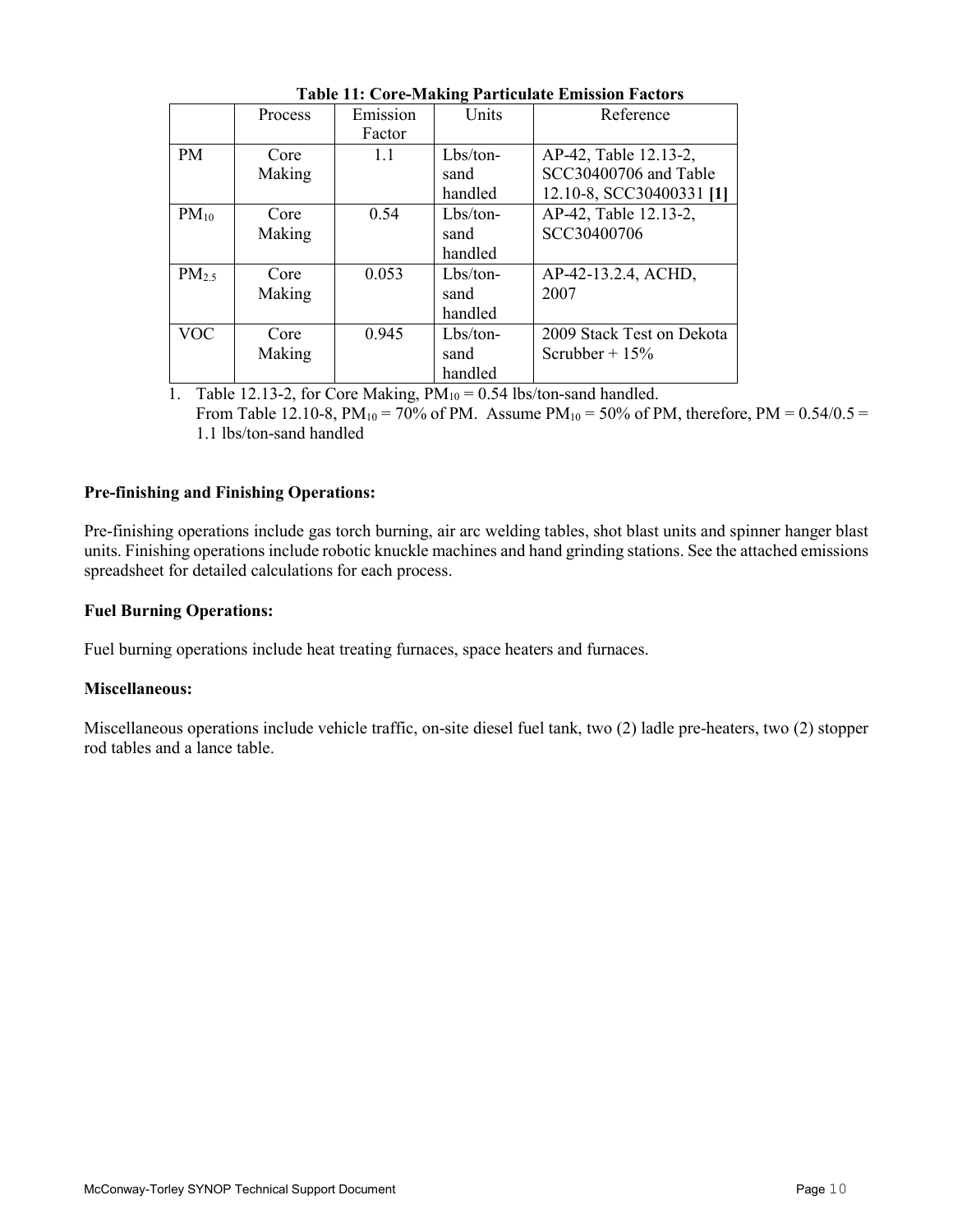# OPERATING PERMIT APPLICATION COMPONENTS:

- 1. Operating Permit Application received February 28, 2008.
- 2. Revised Operating Permit Application received August 6, 2010.
- 3. Revised Operating Permit Application Calculations received January 10, 2012.
- 4. Revised Operating Permit Application Calculations received April 16, 2013.
- 5. Proposed Revised Emission Limits Received June 6, 2013.
- 6. Meeting with McConway & Torley on November 7, 2013.
- 7. Stack test results from facility-wide testing in November 2016.
- 8. Baghouse 12 testing in August 2017.

# INSTALLATION PERMITS:

# 1. ACHD Installation Permit No. 0275-I003

This permit is for the installation of a new Artisand H-80 Core Making Unit for the manufacturing of sand cores.

# 2. ACHD Installation Permit No. 0275-I004

This installation permit is for the modification of the existing mold making and casting handling system through the replacement of molding equipment with automated equipment; the replacement of the casting shakeout machine with a shaker table; and the realignment of the existing mold/flask conveyor systems. This modification is expected to streamline the process, but will not result in an increase in production, since the existing ancillary equipment (sand preparation, storage silos, and sand reclaim system) and the heat duration of 2 hours are the limiting factors of the throughput.

# 3. ACHD Installation Permit No. 0275-I005

This permit is for the installation of an additional A-12 Core Making Unit for the manufacturing of sand cores. An existing wet scrubber will be used for the control of VOC and HAP emissions from the process.

# 4. ACHD Installation Permit No. 0275-I006

This permit is for the installation of an additional A-12 Core Making Unit and an H-80T Core Making Unit for the manufacturing of sand cores. An existing wet scrubber will be used for the control of odor, VOC and HAP emissions from the process.

# 5. ACHD Installation Permit No. 0275-I007

This permit is for the installation of a new Electric Arc Furnace (EAF) which is a new affected source to a large foundry as defined in  $\S 63.10880(b)(2)$ . With the addition of this new unit, this facility will have a total of two (2) EAF's. Two new baghouses will be used for the control of Particulate Matter (PM) and metal HAP emissions from the process.

### 6. ACHD Installation Permit No. 0275-I008a

This permit is for the installation of new pollution control devices (baghouse and capture hoods) on an Electric Arc Furnace (EAF #1), which is an existing affected source of a large foundry, as defined in §63.10880(b)(1). One new baghouse and capture hood will be used for the control of filterable PM, PM-10, PM-2.5 and Metal HAP emissions from the process. The facility has a total of two (2) EAF's that share an annual production limit to remain a synthetic minor source of CO.

### 7. ACHD Installation Permit No. 0275-I009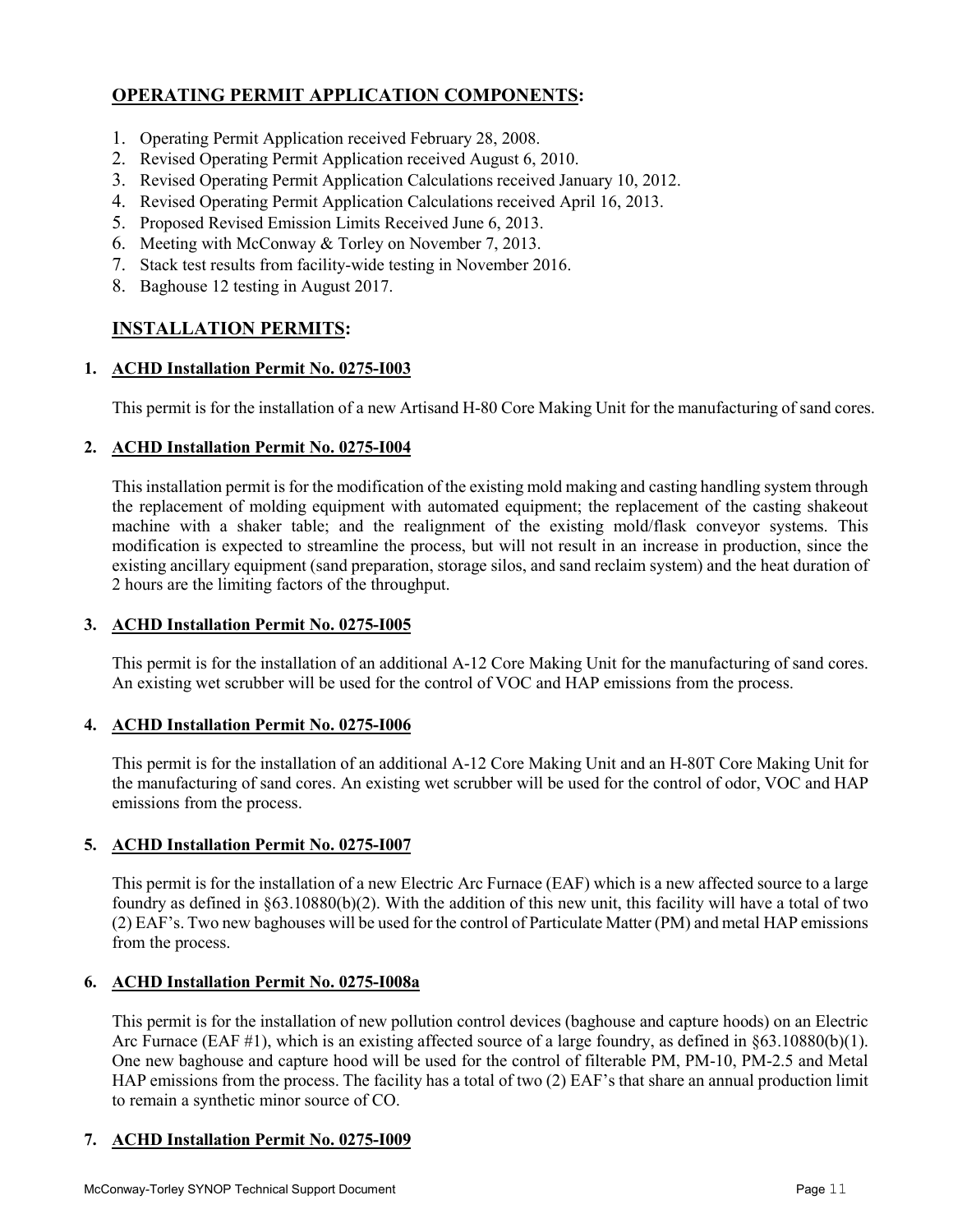This installation permit is for the addition of an A-12 core-making unit and three (3) Lampe/Loramende coremaking units. McConway and Torley currently operate three (3) A-12 core-making units, two (2) H-80 core making units two (2) Sand Silos, four (4) Sand Silo Surge Bins, one (1) Bentonite Storage and Feed System, two (2) Core Wash Dip Stations and one (1) Wisconsin Core Oven.. All of the core-making units are manufactured by Artisand Specialty, Inc. Cores are pieces that are placed into casting molds to form internal cavities of the steel castings. The cores are made from chemically bonded sand by mixing sand with a two-part chemical binder system (ISOCURE Parts I and II). A third part, the catalyst (ISOCURE Catalyst), is introduced into the mixed sand to set or cure the core. The production limit of the combined core-making units has been reduced from 35,000 tons/year to 27,000 tons/year.

# 8. ACHD Installation Permit No. 0275-I011a

This permit is for the installation new ladle pre-heaters.

# 9. ACHD Installation Permit No. 0275-I013a

This installation permit is for the replacement of baghouse nos. 5 and. 8 with a single baghouse dust collector designed at a nominal 180,000 ACFM with 7 modules and bags rated at 0.0022 gr/dscf, installing new sand reclamation equipment (10 ton/hr vibra-mill and two (2) rotary reclaimers), adding two (2) sand silos of 15 ton capacity each, and adding several collection hoods and ducts associated with the mold making equipment, mold punchout/shakeout and casting conveying system. There are no expected increases in actual emissions due to these installations.

# REGULATORY APPLICABILITY:

### 1. Article XXI Requirements for Issuance:

See Permit Application No. 0275 Section 5. The requirements of Article XXI, Parts B and C for the issuance of major source operating permits have been met for this facility. Article XXI, Part D, Part E & Part H will have the necessary sections addressed individually.

### 2. Method(s) of Demonstrating Compliance:

Compliance with the emission standards set forth in this Operating Permit will be demonstrated by stack testing every five (5) years, recording the total amount of metal produced and sand used in tons, raw materials consumed, the tracking of the hours of operation of the processes, and the monitoring/recording of the operating parameters of the baghouses including the use of a bag leak detection system. In addition, all instances of noncompliance will be reported to the Department on a semi-annual basis. See Operating Permit No. 0275 for the specific conditions for determining compliance.

### 3. New Source Performance Standards (NSPS)

There are no applicable NSPS for this installation. The requirements of 40 CFR Part 60 Subpart A (Standards of Performance for New Stationary Sources) are not included in the permit because McConway & Torley are not an "affected facility", as per their exemption for facilities classified as 'Foundries' (Letter from EPA to McConway & Torley dated 3/2/01).

The requirements of 40 CFR Part 60 Subpart AA (Standards of Performance for Steel Plants: Electric Arc Furnaces and Argon-Oxygen Decarburization Vessels Constructed After October 21, 1974 and on or before August 7, 1983) are not included in the permit because of the exemption for facilities classified as 'Foundries' (Letter from EPA to McConway & Torley dated 3/2/01).

The requirements of 40 CFR Part 60 Subpart AAa (Standards of Performance for Steel Plants: Electric Arc Furnaces and Argon-Oxygen Decarburization Vessels Constructed After August 7, 1983) are not included in the permit because of the exemption for facilities classified as 'Foundries' (Letter from EPA to McConway &